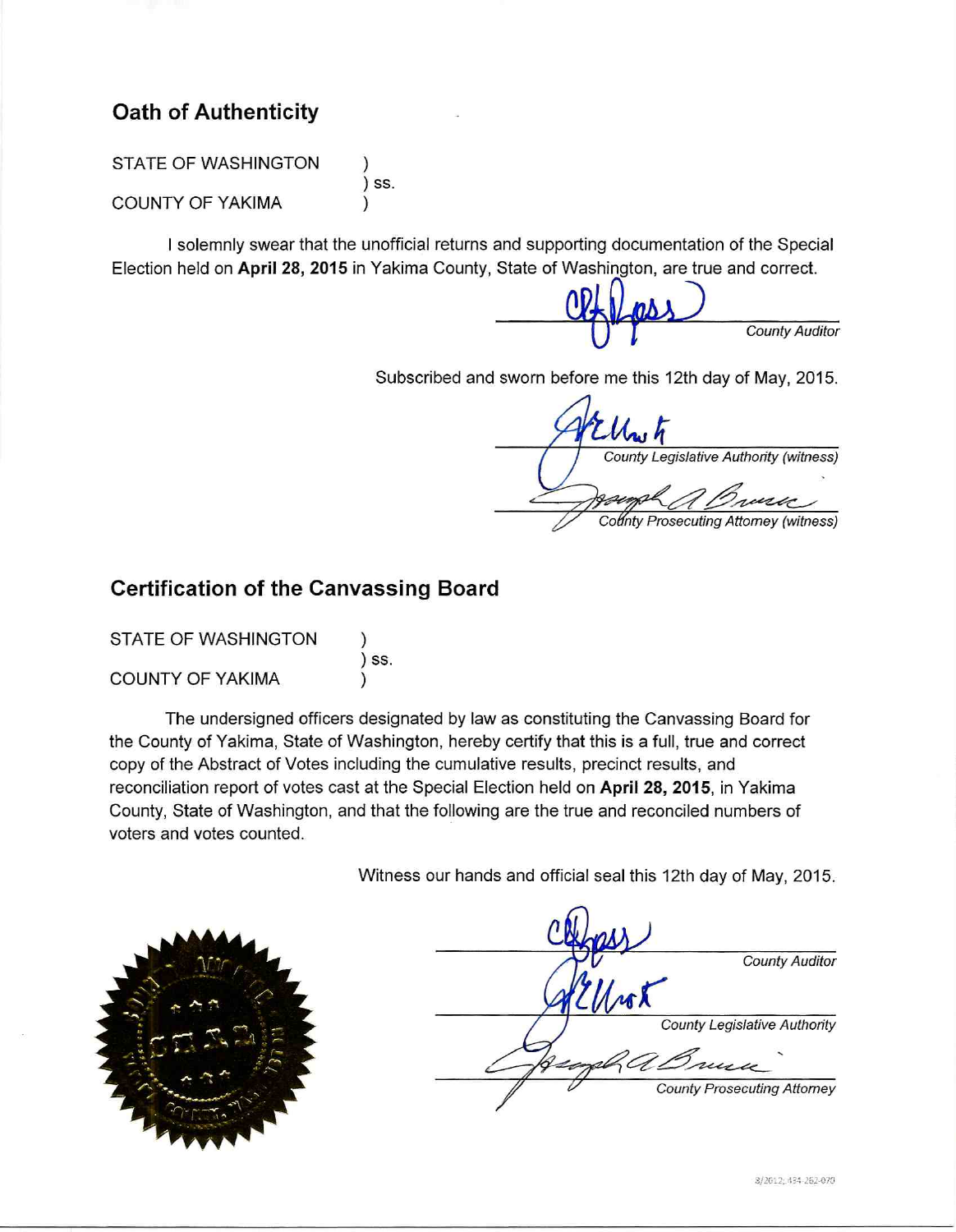| <b>Reconciliation Form</b>                                                                                                                            |                                                          |                                                                                                                                    |                         |                                                           |                                                                  |                                             |
|-------------------------------------------------------------------------------------------------------------------------------------------------------|----------------------------------------------------------|------------------------------------------------------------------------------------------------------------------------------------|-------------------------|-----------------------------------------------------------|------------------------------------------------------------------|---------------------------------------------|
|                                                                                                                                                       |                                                          |                                                                                                                                    |                         | Registered voters eligible to participate                 |                                                                  |                                             |
| County name                                                                                                                                           | Yakima                                                   |                                                                                                                                    |                         | Active registered voters                                  |                                                                  | 21,272                                      |
| <b>Election date</b>                                                                                                                                  | April 28, 2015                                           |                                                                                                                                    |                         | Inactive registered voters                                |                                                                  | 1,190                                       |
|                                                                                                                                                       |                                                          |                                                                                                                                    |                         |                                                           |                                                                  |                                             |
|                                                                                                                                                       | Category Reconciliation (detailed accounting of ballots) |                                                                                                                                    |                         |                                                           |                                                                  |                                             |
|                                                                                                                                                       |                                                          |                                                                                                                                    |                         | <b>Ballots Not Counted</b><br><b>Ballots forwarded to</b> |                                                                  |                                             |
|                                                                                                                                                       | Issued<br>(number of voters issued ballots)              | <b>Ballots Received</b>                                                                                                            | <b>Ballots Accepted</b> | other counties                                            | <b>Ballots Rejected</b>                                          |                                             |
| <b>Totals for all voter</b><br>categories                                                                                                             | 21,316                                                   | 8,416                                                                                                                              | 8,373                   | $\overline{0}$                                            | 43                                                               | Discrepancy<br>(If zero, category balances) |
| <b>UOCAVA</b>                                                                                                                                         | 171                                                      | 17                                                                                                                                 | 17                      | n/a                                                       | $\mathbf 0$                                                      | $\mathbf{0}$                                |
| Federal write-in                                                                                                                                      | n/a                                                      | $\mathsf 0$                                                                                                                        | $\mathsf 0$             | n/a                                                       | $\mathbf 0$                                                      | $\overline{0}$                              |
| Provisional<br>(include provisional ballots from other<br>counties)                                                                                   | 0                                                        | $\mathbf 0$                                                                                                                        | $\Omega$                | 0                                                         | $\Omega$                                                         | $\overline{0}$                              |
| <b>DREs</b><br>(do not report ballots filled in with<br>Automarks)                                                                                    | 0                                                        | $\mathbf 0$                                                                                                                        | $\mathbf 0$             | n/a                                                       | 0                                                                | $\overline{0}$                              |
| All voters not reported<br>above<br>(including regular ballots & ACP)                                                                                 | 21,145                                                   | 8,399                                                                                                                              | 8,356                   | $\mathbf 0$                                               | 43                                                               | $\overline{0}$                              |
| Are all separate category discrepancy cells zero?<br>If other than zero, check calculations or provide explanation<br>of the category discrepancy.    |                                                          | <b>Write Answer Here</b>                                                                                                           |                         |                                                           |                                                                  |                                             |
| Voters credited to ballots counted<br>! Use Enter to move down                                                                                        |                                                          | If the number of "total valid ballots" differs from the number of "ballots counted,"<br>provide an explanation in the space below. |                         |                                                           | <b>Overall Ballot Reconciliation</b><br>! Use Enter to move down |                                             |
| <b>Credited voters in EMS</b>                                                                                                                         | 8,373                                                    | <b>Write Explanation Here</b>                                                                                                      |                         |                                                           | <b>Ballots Received</b>                                          | 8,416                                       |
| <b>Subtract: credited envelopes</b><br>without ballots                                                                                                | $\mathbf 0$                                              |                                                                                                                                    |                         |                                                           | Counted                                                          | 8,373                                       |
| Add: voters not credited in EMS<br>(examples: FWAB or ACP)                                                                                            | $\mathbf 0$                                              |                                                                                                                                    |                         |                                                           | Not Counted                                                      | 43                                          |
| <b>Total valid ballots</b>                                                                                                                            | 8,373                                                    |                                                                                                                                    |                         |                                                           | Discrepancy                                                      | $\mathbf{0}$                                |
| <b>Discrepancy</b>                                                                                                                                    | $\mathbf{0}$                                             |                                                                                                                                    |                         |                                                           |                                                                  |                                             |
| If unable to reconcile the number of ballots received,<br>counted, and/or rejected, use this space to describe the<br>investigative process followed. |                                                          | <b>Write Explanation Here</b>                                                                                                      |                         |                                                           |                                                                  |                                             |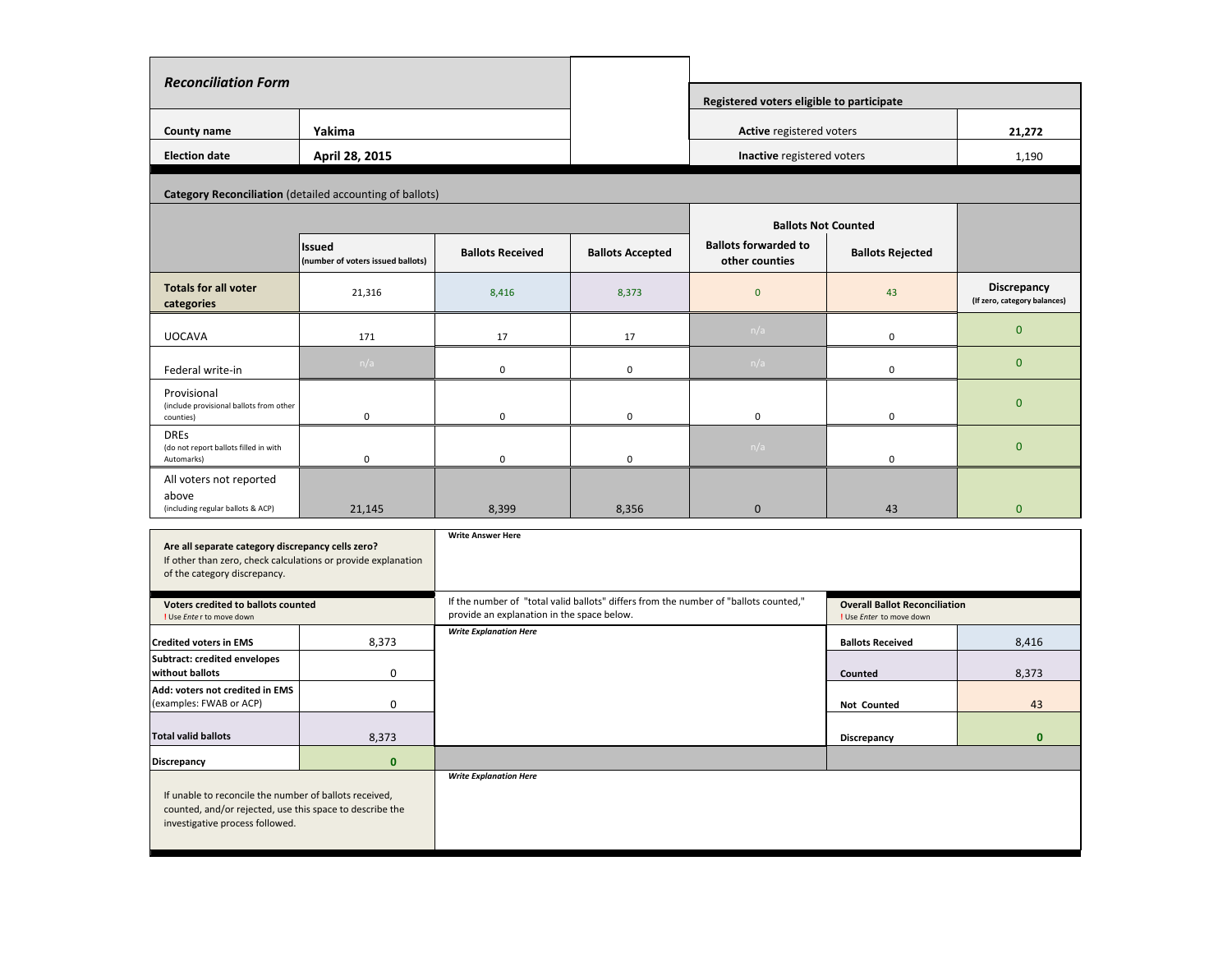| County name                                                             | Yakima                                                                                         |                                                              |          | <b>Active registered voters</b>                                                          | 21,272            |
|-------------------------------------------------------------------------|------------------------------------------------------------------------------------------------|--------------------------------------------------------------|----------|------------------------------------------------------------------------------------------|-------------------|
|                                                                         | Additional information requested by the Secretary of State. Please answer the questions below: |                                                              |          |                                                                                          |                   |
| For all returned ballots, how many were by:                             |                                                                                                | Of all ballots returned, how many were<br>generated through: |          |                                                                                          |                   |
| Email                                                                   | 0                                                                                              | MyBallot                                                     | $\Omega$ |                                                                                          |                   |
| Fax                                                                     | 0                                                                                              | Other online programs                                        | 0        | AutoMark <sup>®</sup> users:<br>Please provide an estimate of the number of voters using | AutoMark® voters: |
| Deposited at staffed, unstaffed<br>deposit sites and voting<br>centers. | 762                                                                                            | eballot option originating<br>from county                    | 3        |                                                                                          |                   |
| Report prepared by                                                      | K. Fisher, Elections Manager                                                                   |                                                              |          |                                                                                          |                   |
| <b>Contact number</b>                                                   | 509.574.1340                                                                                   |                                                              |          |                                                                                          |                   |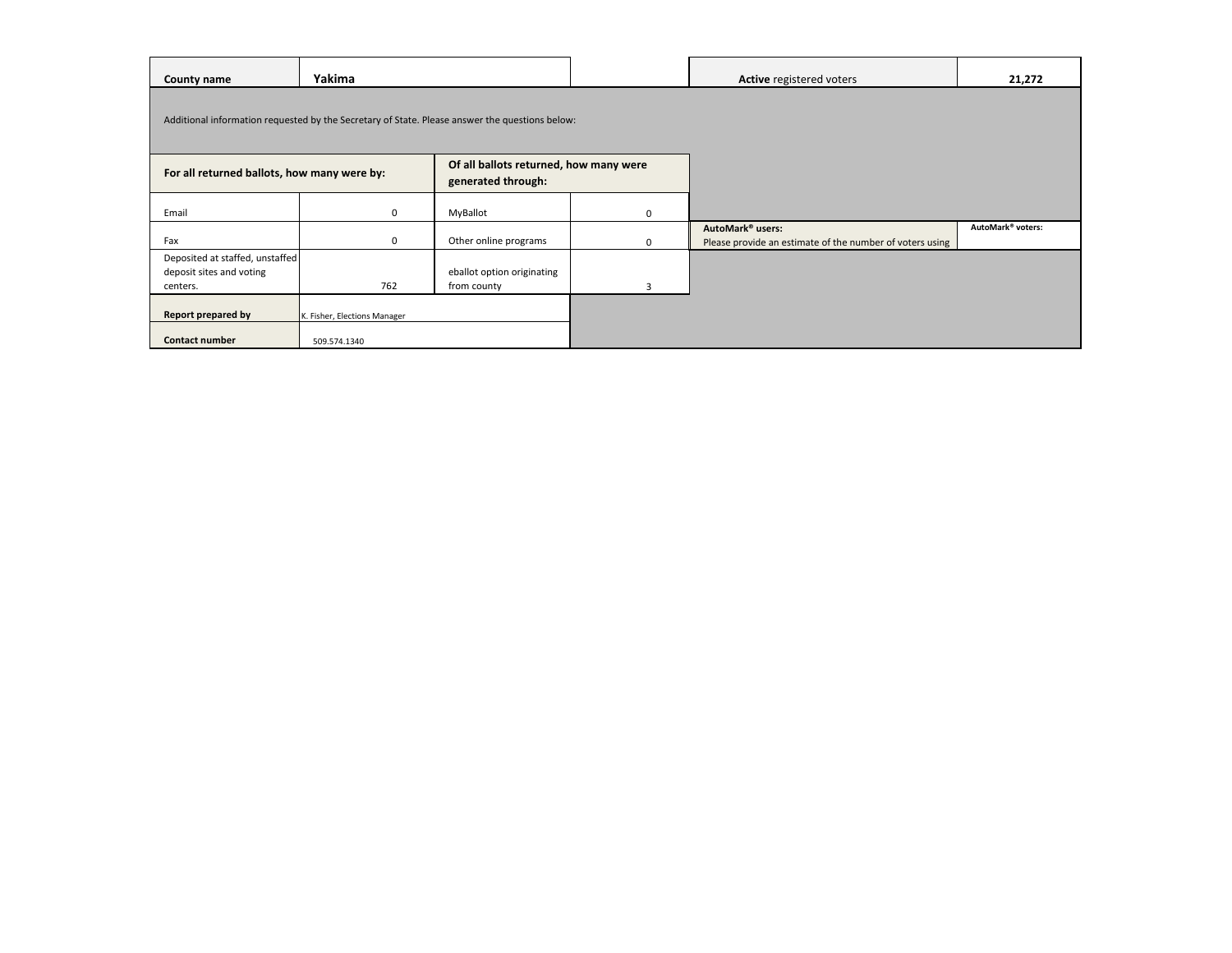# **Cumulative Report — Official Special Election — Yakima County, Washington — April 28, 2015**

**Page 1 of 1**

**05/12/2015 08:14 AM**

Precincts Reporting 0 of 38 = 0.00%

| Total Number of Voters: $8,373$ of $21,272 = 39.36\%$ |                                                                                                                |              |          |              |          |              |               | Precincts Reporting 0 of |
|-------------------------------------------------------|----------------------------------------------------------------------------------------------------------------|--------------|----------|--------------|----------|--------------|---------------|--------------------------|
| Party                                                 | Candidate                                                                                                      |              | Early    | Election     |          |              | <b>Total</b>  |                          |
|                                                       | Highland School District No. 203 Proposition No. 1 Bonds to Upgrade and Renovate School Facilities, Vote For 1 |              |          |              |          |              |               |                          |
| Approved                                              |                                                                                                                | 651          | 62.84%   | $\mathbf{0}$ | $0.00\%$ | 651          | 62.84%        |                          |
| Rejected                                              |                                                                                                                | 385          | 37.16%   | 0            | $0.00\%$ | 385          | 37.16%        |                          |
|                                                       | <b>Cast Votes:</b>                                                                                             | 1,036        | 100.00%  | $\Omega$     | $0.00\%$ |              | 1,036 100.00% |                          |
|                                                       | Over Votes:                                                                                                    | $\mathbf{0}$ | 0.00%    | $\mathbf 0$  | $0.00\%$ | $\mathbf{0}$ | $0.00\%$      |                          |
|                                                       | <b>Under Votes:</b>                                                                                            | 0            | 0.00%    | $\mathbf 0$  | $0.00\%$ | $\mathbf{0}$ | $0.00\%$      |                          |
|                                                       | West Valley School District No. 208 Proposition No. 1 School Improvement Bonds, Vote For 1                     |              |          |              |          |              |               |                          |
| Approved                                              |                                                                                                                | 3,886        | 53.01%   | $\mathbf 0$  | $0.00\%$ | 3,886        | 53.01%        |                          |
| Rejected                                              |                                                                                                                | 3,445        | 46.99%   | $\mathbf 0$  | $0.00\%$ |              | 3,445 46.99%  |                          |
|                                                       | <b>Cast Votes:</b>                                                                                             | 7,331        | 99.92%   | $\Omega$     | $0.00\%$ | 7,331        | 99.92%        |                          |
|                                                       | <b>Over Votes:</b>                                                                                             | $\mathbf{0}$ | $0.00\%$ | $\Omega$     | $0.00\%$ | $\mathbf{0}$ | $0.00\%$      |                          |
|                                                       | <b>Under Votes:</b>                                                                                            | 6            | $0.08\%$ | $\mathbf 0$  | $0.00\%$ | 6            | 0.08%         |                          |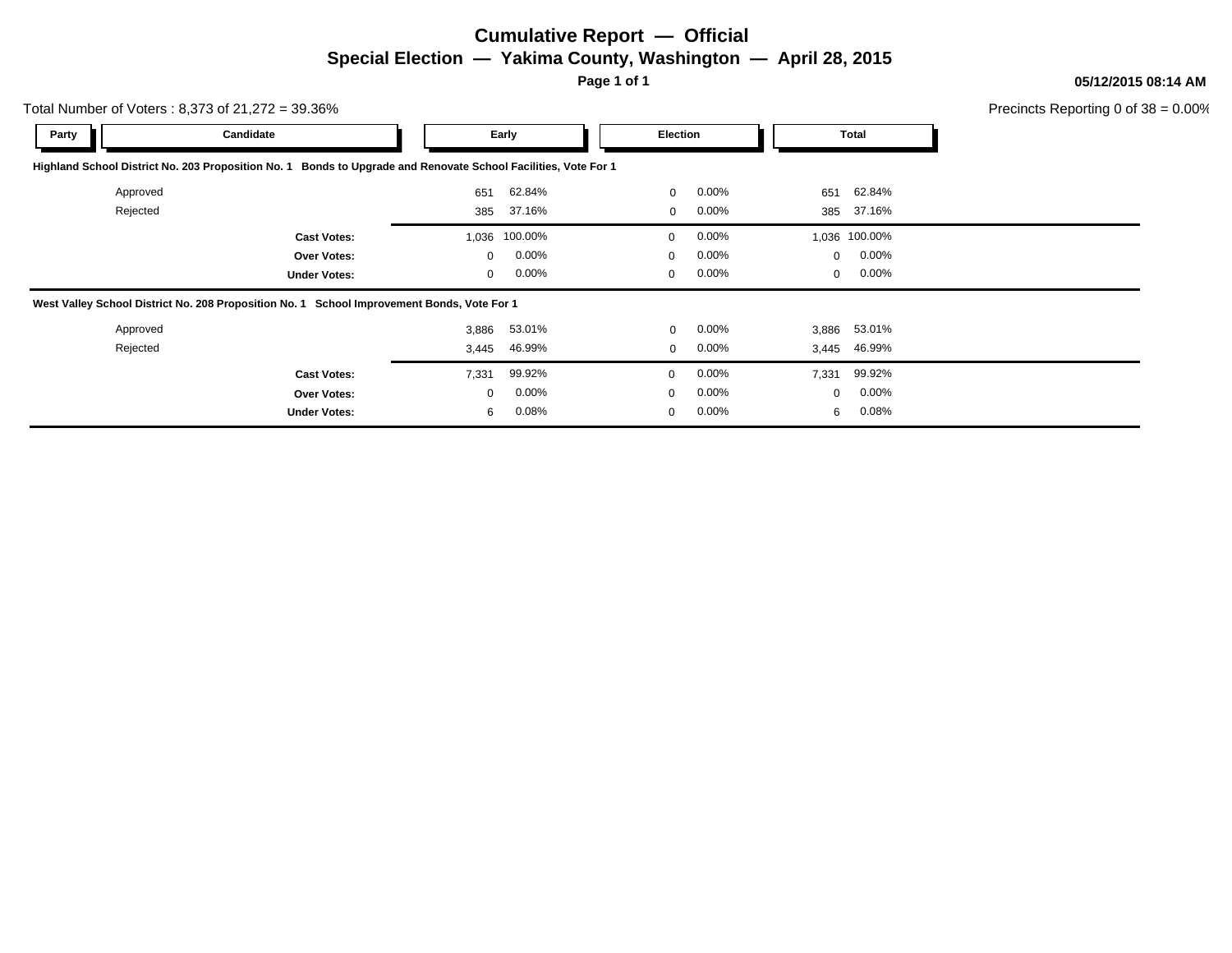### **Canvass Report — Absentee Voters — Official**

## **Special Election — Yakima County, Washington — April 28, 2015**

**Page 1 of 2 05/12/2015 08:15 AM**

Total Number of Voters : 8,373 of 21,272 = 39.36% 38 = 0.00%

|                 |                                    |                                 |                             |                           |                  |          |         |         | Highland School District No. 203 Proposition No. 1 Bonds to Upgrade and Renovate School Facilities |
|-----------------|------------------------------------|---------------------------------|-----------------------------|---------------------------|------------------|----------|---------|---------|----------------------------------------------------------------------------------------------------|
| <b>Precinct</b> | Absentee<br><b>Ballots</b><br>Cast | Total<br><b>Ballots</b><br>Cast | Registered<br><b>Voters</b> | Percent<br><b>Turnout</b> | ᄝ<br>۰<br>윤<br>⋖ | Rejected | Totals  |         |                                                                                                    |
| 1901            | 123                                | 123                             | 360                         | 34.17%                    | 83               |          | 40      | 123     |                                                                                                    |
| 3305            |                                    |                                 | 3                           | 66.67%                    |                  |          |         |         |                                                                                                    |
| 3308            | 324                                | 324                             | 736                         | 44.02%                    | 188              | 136      |         | 324     |                                                                                                    |
| 3904            |                                    |                                 | 11                          | 36.36%                    |                  |          | $\star$ | $\star$ |                                                                                                    |
| 4101            | 125                                | 125                             | 288                         | 43.40%                    | 76               |          | 49      | 125     |                                                                                                    |
| 4104            | 224                                | 224                             | 615                         | 36.42%                    | 139              |          | 85      | 224     |                                                                                                    |
| 4609            | 129                                | 129                             | 316                         | 40.82%                    | 85               |          | 44      | 129     |                                                                                                    |
| 4626            |                                    | $\star$                         | 40                          | 20.00%                    |                  |          |         | $\star$ |                                                                                                    |
| 4627            | 92                                 | 92                              | 214                         | 42.99%                    | 64               |          | 28      | 92      |                                                                                                    |
| 5010            | $\star$                            | $\star$                         | 8                           | 62.50%                    | $\star$          |          | $\star$ | $\star$ |                                                                                                    |
| Provisional     | $\Omega$                           | 0                               | 0                           | 00.00%                    | $\Omega$         |          | 0       | 0       |                                                                                                    |
| Totals          | 1036                               | 1036                            | 2591                        |                           | 651              | 385      |         | 1036    |                                                                                                    |
|                 |                                    |                                 |                             |                           |                  |          |         |         |                                                                                                    |